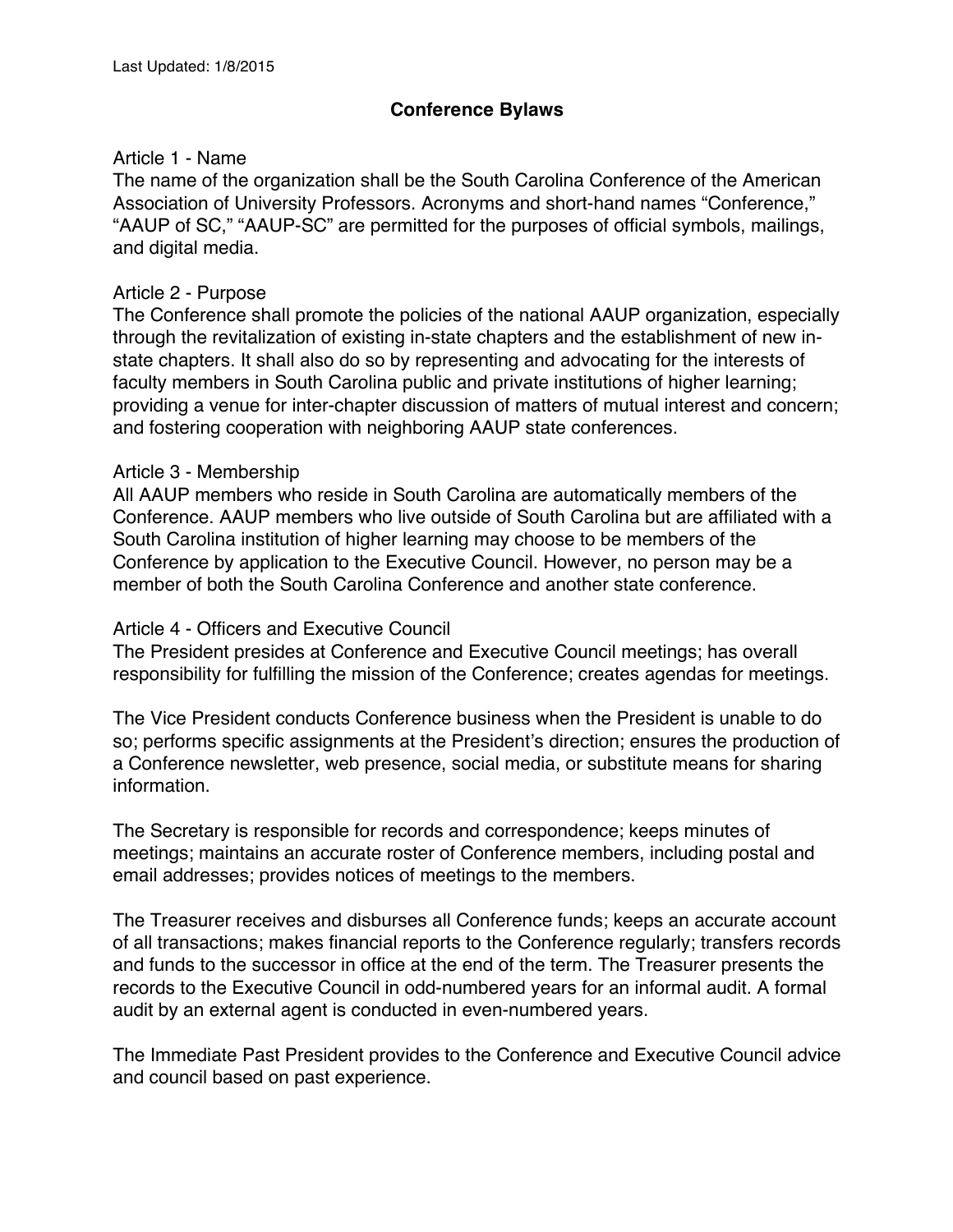# **Conference Bylaws**

In the event a Conference officer is unable to serve, whether by reason of resignation, illness or otherwise, the following procedure shall be followed. If the officer is the President, then the Vice President shall become the President. If the officer is the Vice President, Secretary, or Treasurer, the President, in consultation with remaining Executive Council members, shall fill the vacancy by appointment or by temporarily combining officer duties. In all cases, the term ends with the regular annual cycle and will be open to regular nomination and election processes described below.

The Executive Council shall exercise ordinary executive responsibility for the Conference and any special responsibilities assigned to it by vote of the membership of the Conference.

#### Article 5 - Elections

Officers are elected by the Conference members for two-year, typically non-repeating terms. The President will not serve consecutive full-length terms in office. Eligibility for Conference office and voting extends to all categories of AAUP membership, including full-time faculty, part-time faculty, and retired faculty members. The Executive Council may create and appoint a Nominating Committee or may serve in that capacity itself. Members are encouraged to submit names of potential nominees for office via email during January and February in odd-numbered years.

The Nominating Committee shall typically present names of candidates to the statewide membership for three weeks of consideration. The election shall then be conducted in the Spring session meeting in odd-numbered years, or if none is held, by email ballots returned to the Nominating Committee no later than the end of April (of odd-numbered years). The results of the election will be announced electronically as soon thereafter as possible.

During the Spring Conference meeting in odd-numbered years, the newly-elected officers will be inaugurated and installed prior to the adjournment of the business meeting.

### Article 6 - Meetings

There shall be two meetings of the Conference each year, one in the Spring (February, March, or April) and one in the Fall (September, October, or November), except in the case of extenuating circumstances as determined by the Executive Council. The Conference President, in consultation with the Executive Council, will choose the dates and locations of the meetings.

A minimum of ten members, representing at least two institutions of higher learning, shall constitute a quorum for conducting business.